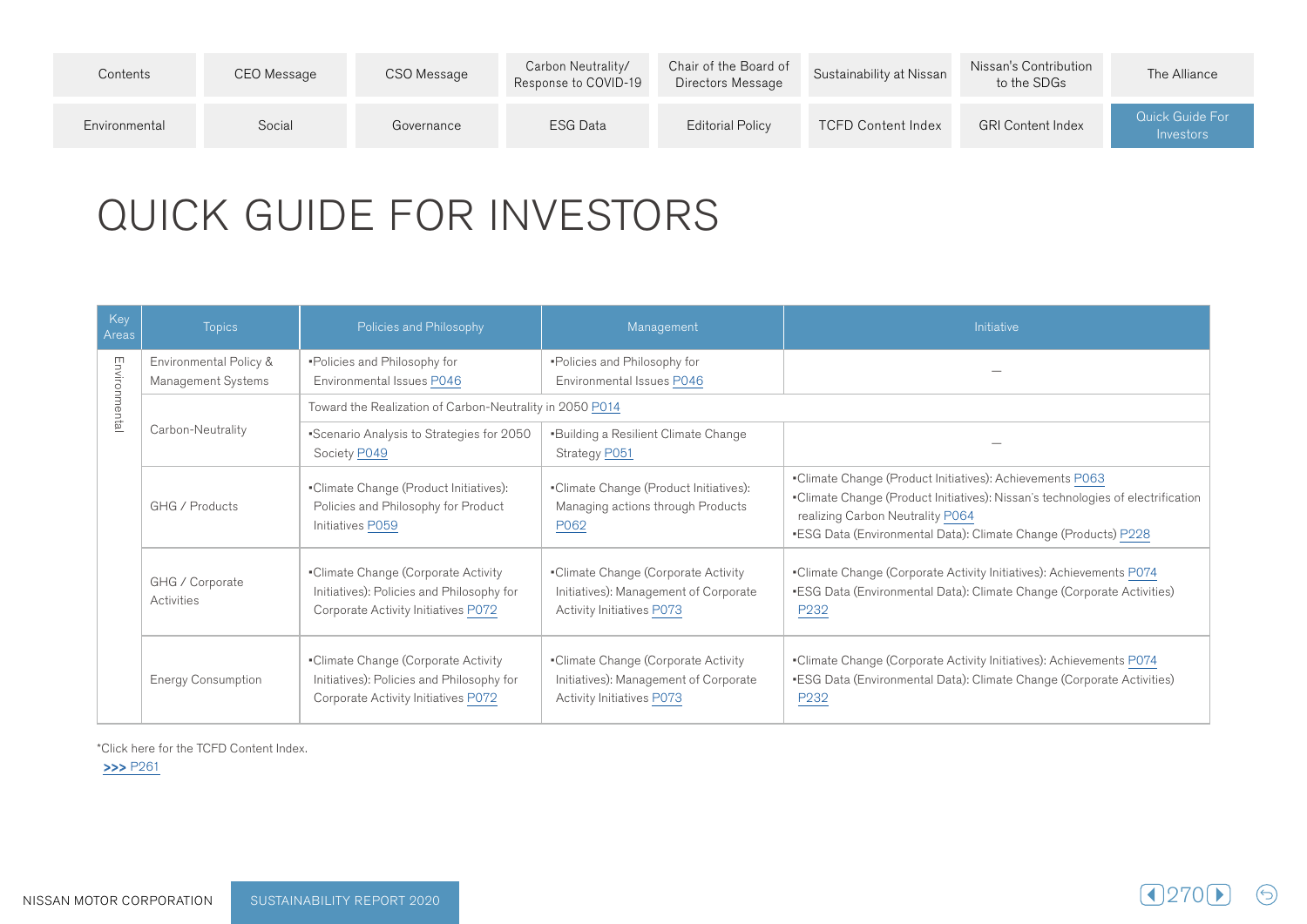| Contents      | CEO Message | CSO Message | Carbon Neutrality/<br>Response to COVID-19 | Chair of the Board of<br>Directors Message | Sustainability at Nissan  | Nissan's Contribution<br>to the SDGs | The Alliance                        |
|---------------|-------------|-------------|--------------------------------------------|--------------------------------------------|---------------------------|--------------------------------------|-------------------------------------|
| Environmental | Social      | Governance  | ESG Data                                   | <b>Editorial Policy</b>                    | <b>TCFD Content Index</b> | <b>GRI Content Index</b>             | <b>Quick Guide For</b><br>Investors |

| Key<br>Areas                                  | <b>Topics</b>                                                                                                   | Policies and Philosophy                                                                                                                                                                                                                         | Management                                                                                                                                                                                                                        | Initiative                                                                                                                                                                                                                                                                                                                                                                                                                                                                                                                                                                                             |  |
|-----------------------------------------------|-----------------------------------------------------------------------------------------------------------------|-------------------------------------------------------------------------------------------------------------------------------------------------------------------------------------------------------------------------------------------------|-----------------------------------------------------------------------------------------------------------------------------------------------------------------------------------------------------------------------------------|--------------------------------------------------------------------------------------------------------------------------------------------------------------------------------------------------------------------------------------------------------------------------------------------------------------------------------------------------------------------------------------------------------------------------------------------------------------------------------------------------------------------------------------------------------------------------------------------------------|--|
| Environmental                                 | Environmental<br>Responsibility in Product                                                                      | •Climate Change (Product Initiatives):<br>Policies and Philosophy for Product<br>Initiatives P059<br>*Strengthening Our Business Foundations<br>to Address Environmental Issues:<br>Lifecycle Assessment to Reduce<br>Environmental Impact P107 | •Climate Change (Product Initiatives):<br>Managing actions through Products<br>P062<br>*Strengthening Our Business Foundations<br>to Address Environmental Issues:<br>Lifecycle Assessment to Reduce<br>Environmental Impact P107 | •Climate Change (Product Initiatives): Achievements P063<br>•Climate Change (Product Initiatives): Nissan's technologies of electrification<br>realizing Carbon Neutrality P064<br>•Climate Change (Product Initiatives):Initiatives for Partnerships with Society<br>P069<br>"Strengthening Our Business Foundations to Address Environmental Issues:<br>Lifecycle Assessment to Reduce Environmental Impact P107<br>•ESG Data (Environmental Data): Climate Change (Products) P228<br>•ESG Data (Environmental Data): Strengthening Our Business Foundations<br>to Address Environmental Issues P246 |  |
|                                               | •Climate Change (Product Initiatives):<br>Policies and Philosophy for Product<br>Clean Tech<br>Initiatives P059 |                                                                                                                                                                                                                                                 | •Climate Change (Product Initiatives):<br>Managing actions through Products<br>P062                                                                                                                                               | •Climate Change (Product Initiatives): Achievements P063<br>•Climate Change (Product Initiatives): Nissan's technologies of electrification<br>realizing Carbon Neutrality P064<br>•ESG Data (Environmental Data): Climate Change (Products) P228                                                                                                                                                                                                                                                                                                                                                      |  |
| Effective Utilization of<br>P088<br>Resources |                                                                                                                 | ·Resource Dependency: Resource<br>Dependency Policies and Philosophy<br>*Strengthening Our Business Foundations<br>to Address Environmental Issues:<br>Stakeholder Engagement P110                                                              | -Resource Dependency: Resource<br>Dependency Management P089<br>*Strengthening Our Business Foundations<br>to Address Environmental Issues:<br>Stakeholder Engagement P110                                                        | ·Resource Dependency: Achievements P090<br>"Strengthening Our Business Foundations to Address Environmental Issues:<br>Stakeholder Engagement P110<br>•ESG Data (Environmental Data): Resource Dependency (Reuse) P241                                                                                                                                                                                                                                                                                                                                                                                 |  |
|                                               | Pollution                                                                                                       | -Air Quality: Air Quality Policies and<br>Philosophy P084                                                                                                                                                                                       |                                                                                                                                                                                                                                   | -Air Quality: Achievements P086<br>•ESG Data (Environmental Data): Air Quality P239                                                                                                                                                                                                                                                                                                                                                                                                                                                                                                                    |  |
|                                               | <b>Waste Materials</b>                                                                                          | -Resource Dependency: Resource<br>Dependency Policies and Philosophy<br>P088                                                                                                                                                                    | ·Resource Dependency: Resource<br>Dependency Management P089                                                                                                                                                                      | *Resource Dependency: Achievements in Waste Reduction P097<br>•ESG Data (Environmental Data): Resource Dependency (Facility Waste)<br>P <sub>242</sub>                                                                                                                                                                                                                                                                                                                                                                                                                                                 |  |
|                                               | Use of Water Resources                                                                                          | ·Water Scarcity: Policies and Philosophy<br>for Water Resource Management P098                                                                                                                                                                  | · Water Scarcity: Water Resource<br>Management P099                                                                                                                                                                               | .Water Scarcity: Water Resource Achievements P100<br>•ESG Data (Environmental Data): Resource Dependency (Water Resource<br>Management) P244                                                                                                                                                                                                                                                                                                                                                                                                                                                           |  |
|                                               | Biodiversity                                                                                                    | Protection of Air, Water, Soil and Biodiversity) P112                                                                                                                                                                                           |                                                                                                                                                                                                                                   | *Strengthening Our Business Foundations to Address Environmental Issues: Stakeholder Engagement (Priority Issues for Automobile Manufacturers Regarding the                                                                                                                                                                                                                                                                                                                                                                                                                                            |  |

\*Click here for the TCFD Content Index. >>> P261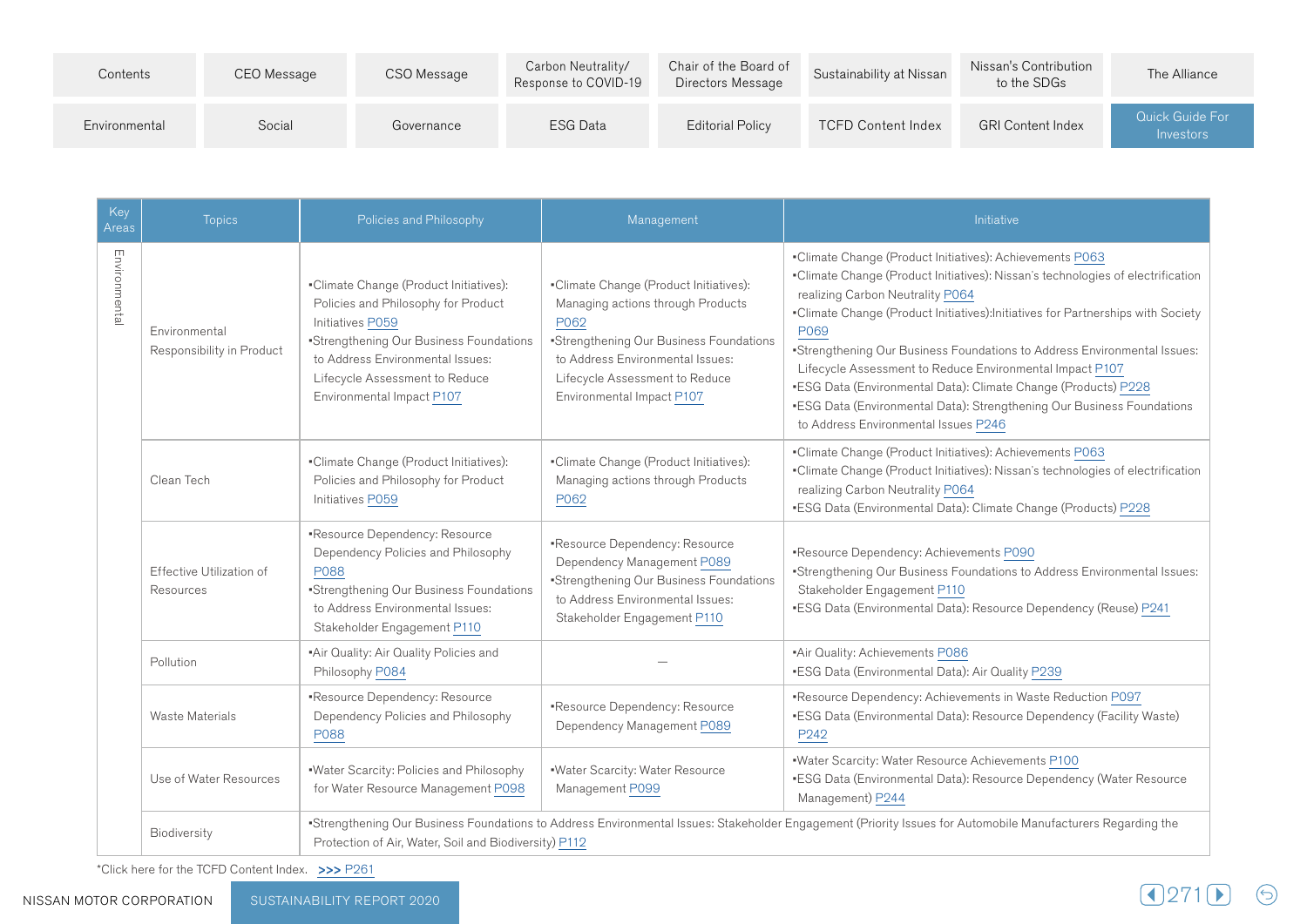| Contents      | CEO Message | CSO Message | Carbon Neutrality/<br>Response to COVID-19 | Chair of the Board of<br>Directors Message | Sustainability at Nissan  | Nissan's Contribution<br>to the SDGs | The Alliance                                      |
|---------------|-------------|-------------|--------------------------------------------|--------------------------------------------|---------------------------|--------------------------------------|---------------------------------------------------|
| Environmental | Social      | Governance  | <b>ESG Data</b>                            | <b>Editorial Policy</b>                    | <b>TCFD Content Index</b> | <b>GRI Content Index</b>             | Quick Guide For<br><i><u><b>Investors</b></u></i> |

| Key<br>Areas | <b>Topics</b>                                                               | Policies and Philosophy                                                                                                                                     | Management                                                                                                     | Initiative                                                                                                                                                                                                                                 |
|--------------|-----------------------------------------------------------------------------|-------------------------------------------------------------------------------------------------------------------------------------------------------------|----------------------------------------------------------------------------------------------------------------|--------------------------------------------------------------------------------------------------------------------------------------------------------------------------------------------------------------------------------------------|
| Socia        | .Human Rights: Human Rights Policies<br>Human Rights<br>and Philosophy P117 |                                                                                                                                                             | ·Human Rights: Human Rights<br>Management P118                                                                 | .Human Rights: Human Rights Achievements P120                                                                                                                                                                                              |
|              | Diversity                                                                   | .Diversity and Inclusion: Diversity and<br>Inclusion Policies and Philosophy P122                                                                           | ·Diversity and Inclusion: Diversity and<br>Inclusion Management P124                                           | *Diversity and Inclusion: Diversity and Inclusion Achievements P126<br>•ESG Data (Social Data): Diversity and Inclusion P251                                                                                                               |
|              | <b>Traffic Safety</b>                                                       | .Traffic Safety: Policies and Philosophy<br>P136                                                                                                            | •Traffic Safety Management P136                                                                                | •Traffic Safety: Achievements Vehicles: Developing Safety Technologies<br>P138<br>•Traffic Safety: Key Achievements for Nissan Safety Technology P253                                                                                      |
|              | Product Safety and<br>Quality                                               | • Product Safety and Quality: Product<br>Safety and Quality Policies and<br>Philosophy P147                                                                 | •Product Safety and Quality: Product<br>Safety and Quality Management P148                                     | •Product Safety and Quality: Achievements Reflecting Customer Feedback<br>in Activities to Enhance Quality P148<br>•Product Safety and Quality: Achievements Improving Product Quality P150<br>•Sales and Service Quality Improvement P155 |
|              | Supply Chain<br>Management                                                  | "Supply Chain Management: Supply Chain<br>Strategy P157<br>•Supply Chain Management: Supply Chain<br>Management Policies and Philosophy<br>P <sub>159</sub> | "Supply Chain Management: Supply Chain<br>Management P161                                                      | . Supply Chain Management: Supply Chain Management P161                                                                                                                                                                                    |
|              | Responsible Minerals<br>Sourcing                                            | •Supply Chain Management: Minerals<br>Sourcing Policy P163                                                                                                  | •Supply Chain Management: Responsible<br>Minerals Sourcing Management P163                                     | "Supply Chain Management: Responsible Minerals Sourcing Management<br>P <sub>163</sub>                                                                                                                                                     |
|              | Employment                                                                  | .Labor Practices (Respecting the Rights<br>of Workers): Policies and Philosophy on<br>Respecting the Rights of Workers P170                                 | .Labor Practices (Respecting the Rights<br>of Workers): Management That Respects<br>the Rights of Workers P170 | .Labor Practices (Respecting the Rights of Workers): Achievements in<br>Respecting the Rights of Workers P171<br><b>ESG Data (Social Data): Employee Data P250</b>                                                                         |
|              | Human Resources                                                             | •Human Resource Development: Human<br>Resource Development Policies and<br>Philosophy P165                                                                  | •Human Resource Development: Human<br>Resource Development Management<br>P <sub>165</sub>                      | •Human Resource Development: Human Resource Development<br>Achievements P169<br>•ESG Data (Social Data): Human Resource Development P254                                                                                                   |